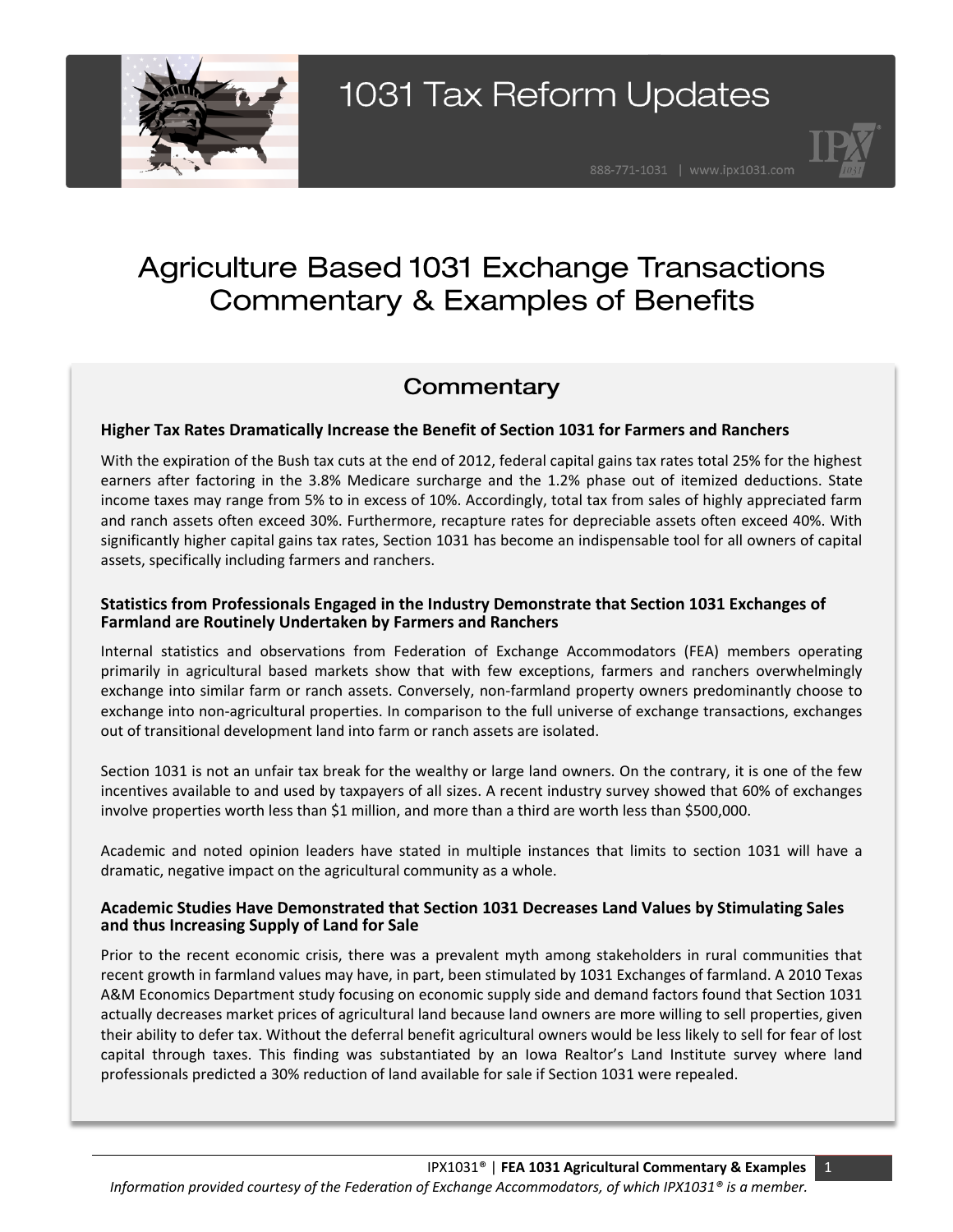



#### **Elimination of Section 1031 would have a Significant Negative Impact on Rural Communities and Economies**

Section 1031 provides significant benefits to owners of farm and ranch land providing them with flexibility and increased economic efficiencies. The "spillover" and "trickle down" economic stimulus effects on a myriad of agriculture related industries, including REALTORS®, contractors, title insurers, lenders, equipment dealers/manufacturers and livestock producers, are substantial. The repeal or restriction of section 1031 would have a dramatic, negative impact on the agricultural community as a whole. Given the extraordinary connection between the value of farmland and farmers' economic well-being, any policy changes that may hurt farmers and those involved in the agricultural industry should be avoided.

#### **Section 1031 Stimulates the Agricultural and General Economy as Demonstrated by Standing the Tests of Tax Reform Proposals since its Enactment in 1921**

Section 1031 budget scoring has demonstrated that elimination of Section 1031 would have a minimal impact on deficit reduction. Further, its elimination could actually have a negative impact as a result of diminished economic activity. Economic policy efforts today focus on encouraging investment in productive assets, encouraging additional borrowing by qualified investors, increasing the velocity of transactions, redeploying underutilized or idle assets, and discouraging fearful contraction and cash hoarding. Section 1031 encourages just this type of growth by mandating reinvestment in like-kind assets, increasing ordinary income from additional investment in higher value assets and job growth, discouraging the hoarding of capital and penalizing profit taking by taxing value taken out of the economy. Section 1031 not only encourages reinvestment over profit taking, it provides a strong incentive to keep that investment at home, in the United States. Eliminating or restricting section 1031 would not make a meaningful impact upon tax reform or tax simplification, and would do substantially more harm than good.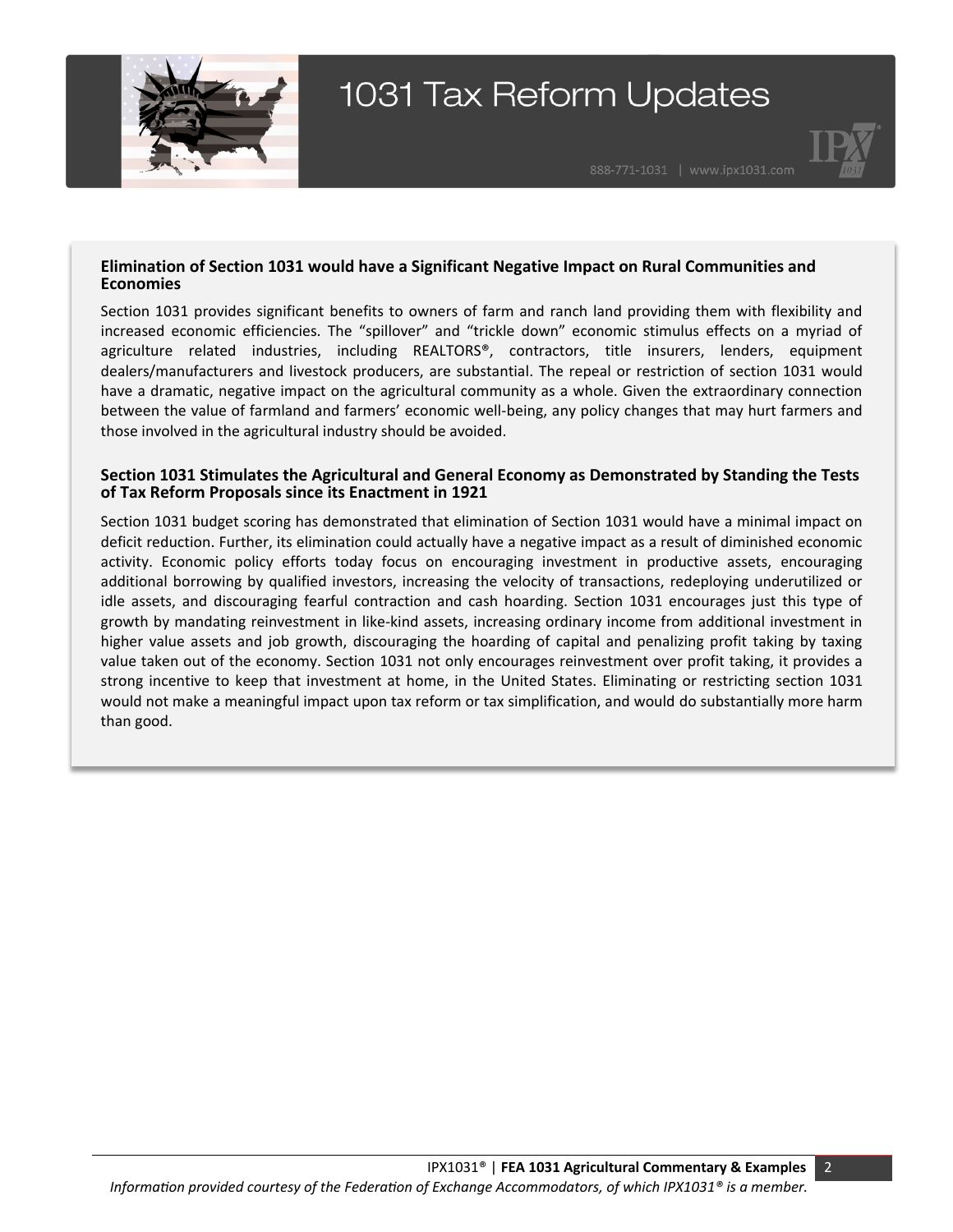



### **Agricultural Based 1031 Exchange Examples**

### Example 1: Combining Acres and/or Exchanging into Higher Grade Farms

**Facts:** A farmer owned two 80 acre tracts of farmland located 20 miles away from his home operation. Farmer's neighbor listed for sale a 160 acre, higher quality tract adjoining the farmer's "home farm." Through a like-kind exchange, the farmer was able to divest the two distantly located 80 acre parcels, acquire the neighboring 160 acre tract, and combine his land holdings into a larger farm of 360 contiguous acres.

**Impact:** The like-kind exchange allowed the farmer to exchange into the new farm without reducing his purchasing power, and provided him with the ability to combine his acres, increase operational efficiencies and add to the original family farm.

**Conclusion:** Section 1031 promotes reallocations of capital to higher quality assets and results in greater operational efficiencies.

### Example 2: Keeping the Farm/Ranch in the Family - The Beginning Farmer

**Facts:** A 65 year old farmer owned an 80 acre farm that had been in the family for decades. When farmer acquired the farm, land prices were much lower. Farmer's son was a beginning farmer, starting his operation, and he desired to acquire the ancestral farm. Farmer sold the family farm to his son and was able to exchange into a larger, higher quality parcel located near another separate tract of farmland.

**Impact:** The like-kind exchange allowed farmer help his son start his farming operation while passing the family farm on to the next generation. Farmer was able to sell the property to his son without being "tax locked" due to the fear of severe tax ramifications if gain had not been deferred under Section 1031.

**Conclusion:** Section 1031 promotes and incentivizes transitions of farmland assets to new and beginning farmers.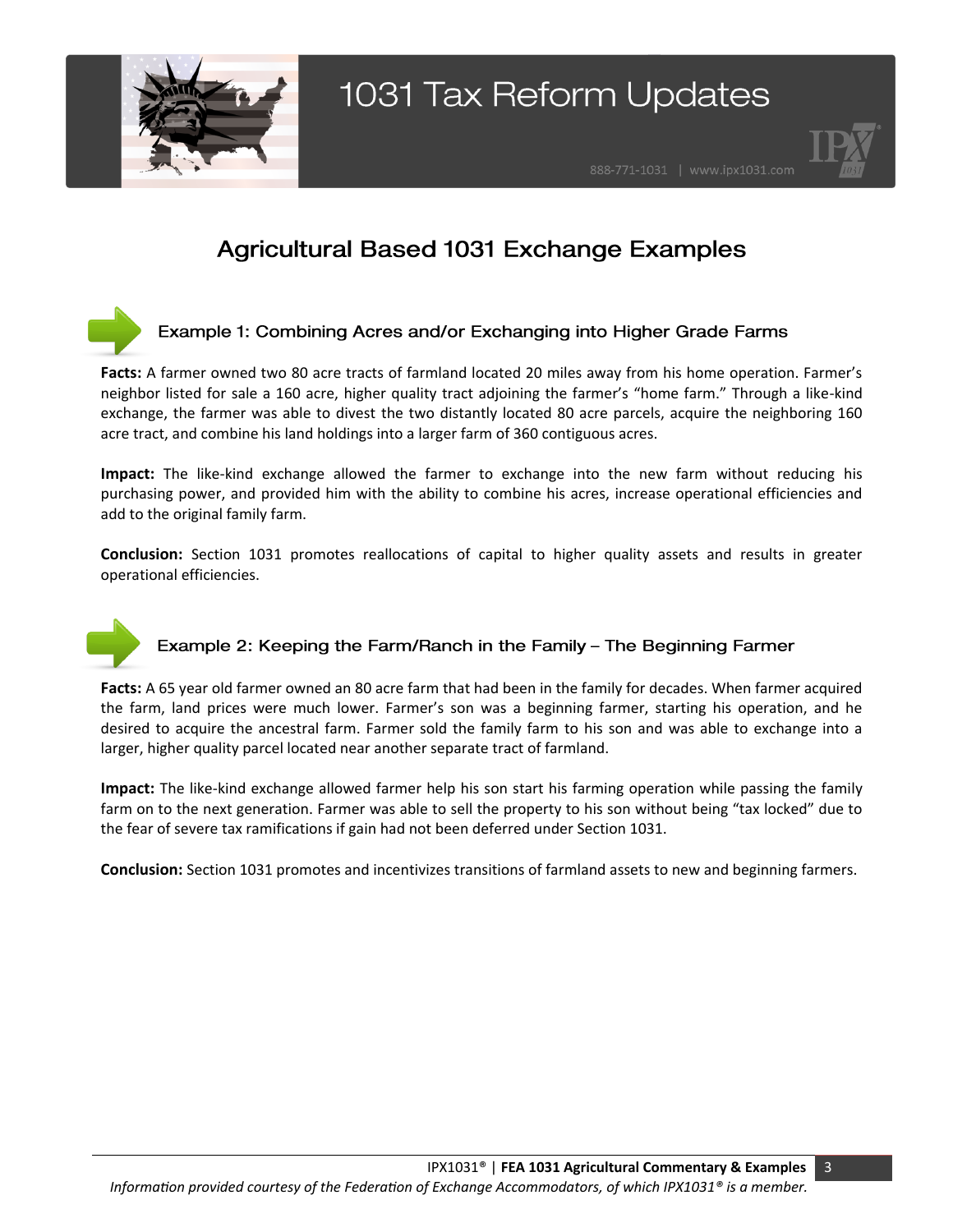



### Example 3: Keeping the Farm/Ranch in the Family - Sibling Acquisitions / Stepped-Up Basis for Heirs

**Facts:** Five siblings inherited an undivided one half interest in two 600 acre tracts of ranchland (Tract A and Tract B) when their mother passed away in the 1990s, subject to a life estate with father. Father passed away in 2013 leaving the remaining undivided half to the siblings. All of the siblings were left with equivalent tax consequences in the event of a sale. Two of the siblings continued to raise cattle on the tracts while three lived in other parts of the country. The siblings decided to sell Tract A at auction with the winning bidder agreeing to lease Tract A to the rancher siblings. The three non-ranching siblings agreed to sell their interests in Tract B, the "home ranch" to the rancher brothers to keep it in the family. One of the non-ranching siblings cashed out of her interest and the other two siblings exchanged into income producing properties in their cities of residence.

**Impact #1:** The like-kind exchange allowed the two rancher siblings to keep the "home ranch" in the family. At the same time Section 1031 incentivized the non-farming siblings to sell without fear of being "tax locked" and reinvest in assets where they live that more appropriately met their investment goals.

**Impact #2:** Mother and father acquired the two 600 acre tracts of ranchland by buying and exchanging out of smaller tracts of land over the years they operated the ranch. Section 1031 allows for the continuous deferral of gain on assets where no cash-out event occurs. Upon death, heirs inherit the property with a stepped-up basis.

**Conclusion:** Section 1031 promotes and incentivizes transitions of farm and ranch assets to those who know and work the land for their livelihoods. Fifty-five percent of land in many states is owned by farmers and ranchers 65 year or older. This scenario occurs with significant regularity and will occur in increasing frequencies as nearly twothirds of farm/ranch assets in many states pass to the next generation over the next 20 years. Further, Section 1031 preserves asset values for heirs.



### Example 4: Retirement Planning

**Facts:** A farming couple owned 1,000 acres of farmland and operated a 150 head dairy operation. The couple had three adult children all living and working in or near the capitol city in their state. None of the children desired to return to operate the dairy operation. The farming couple expected to retire from the farm in five years. Upon retiring, the couple desired to sell their dairy operation and reside near their children and grandchildren. Toward this end, the couple sold off 100 acres of their farm and exchanged into a rental condominium unit in the capitol city. Upon retiring five years later, the couple would be permitted under tax law to convert the previously income producing property into either their second home or their primary personal residence. The couple will retain the remaining 900 acres of farmland and receive an ongoing retirement income stream by renting the acres to a tenant farmer.

**Impact:** The like-kind exchange allowed the farming couple to plan for retirement and relocation near their family by exchanging into a different non-farm asset without reducing the value of their nest egg earned through their lifetimes of hard work.

**Conclusion:** Section 1031 serves as a flexible retirement planning tool for farmers and ranchers.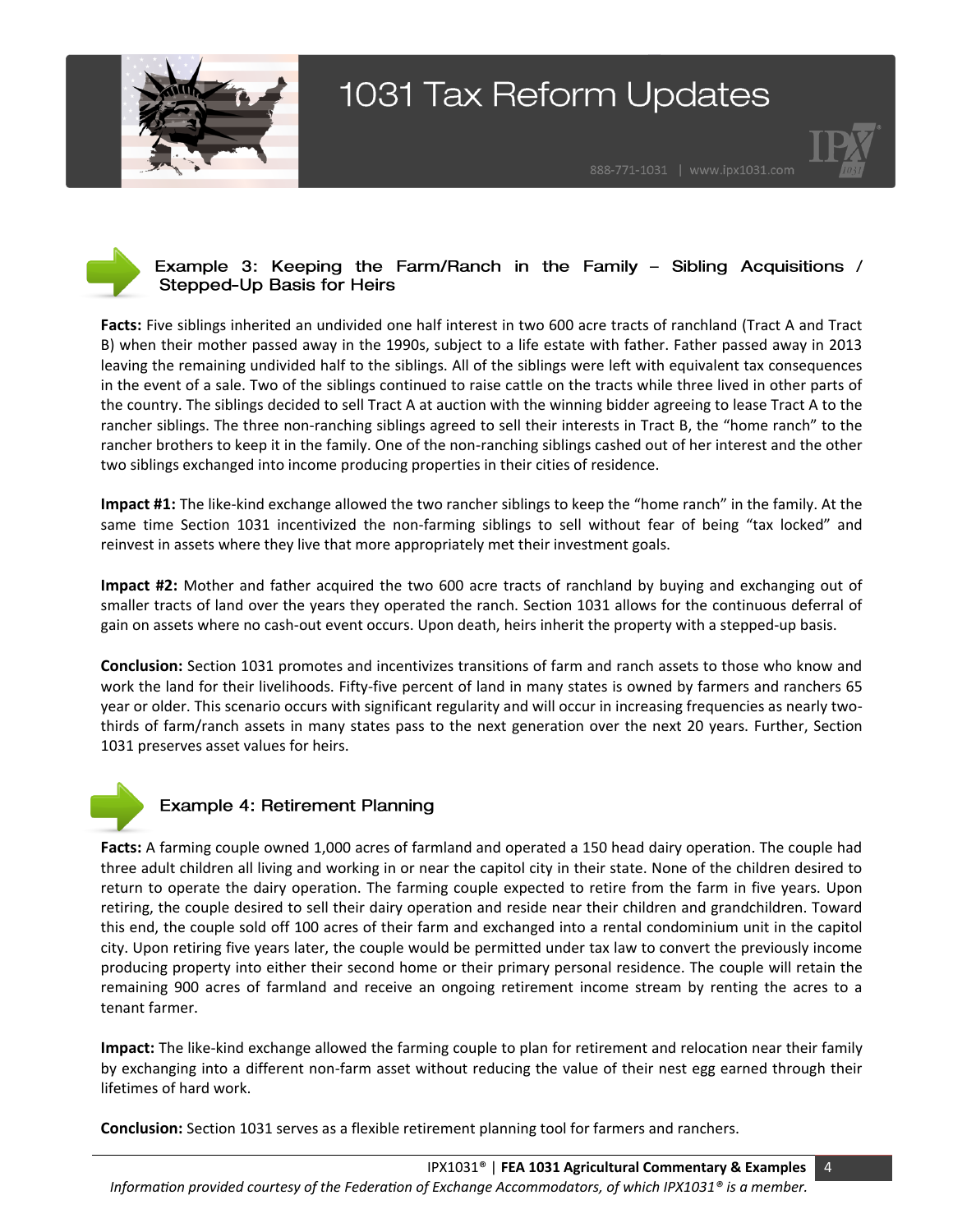





### Example 5: Diversification of Asset Type

**Facts:** Farmer built a 2,000 acre farmland asset base over the last 15 years with average values appreciating from \$1,000 per acre to \$8,000 per acre. With farmland values approaching all-time highs, farmer determined it was wise to diversify his portfolio and exchange into depressed commercial assets nearby. Farmer sold a portion of his farmland and exchanged into a storage unit facility, an apartment complex and a retail strip center.

**Impact:** Section 1031 allows for exchanges into any real property held for investment or used in a trade or business. Accordingly, farmer was able to exchange into a depressed commercial investment and hedge predicted downside risk to farmland asset values by exchanging into a more diverse real estate portfolio.

**Conclusion:** Section 1031 serves as a diversification and risk-hedging tool for all real property investors, including farmers and ranchers.



### Example 6: Relocating Farm/Ranch and Livestock Operations - Keeping Investment Dollars in the US

**Facts:** An Amish couple owned 80 acres, a livestock operation and their homestead in a community in their home state and were relocating to an Amish community in another state. The couple exchanged out of the land and buildings on their current farm into a comparably priced farm/ranch operation in the new community. Further, the couple exchanged out of their current breeding stock into like-kind breeding stock on their new farm.

**Impact:** Section 1031 allowed the Amish couple to pursue their life plans and wholly continue their farm/ranch activities in their new community without diminishing their purchasing power or ability to earn a comparable living.

**Conclusion:** Property owners can relocate their investment assets, without fear of tax ramifications, to different locations suiting their needs. Section 1031 allows for exchanges of investment or business-use property in the United States for other investment or business-use property in the US Domestic property cannot be exchanged for foreign property. Section 1031 incentivizes and promotes investment within the US.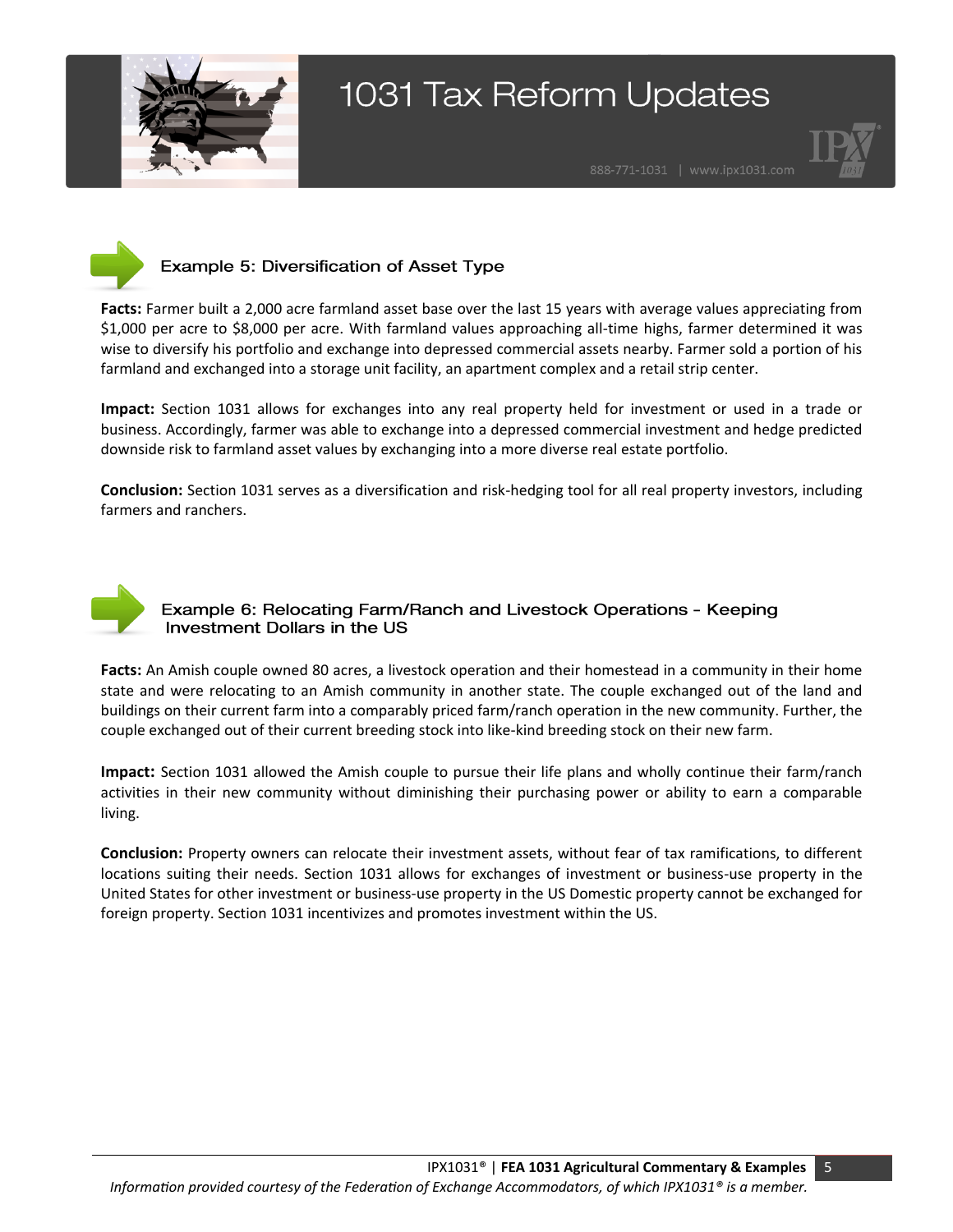





### Example 7: Improvements to the Farm/Cattle Operation

**Facts:** Farmer owned a 1,000 acre farm with a 500 head cattle feeding operation with buildings constructed in the 1970s. Farmer received an offer to sell the cattle feeding operation and surrounding 160 acres for \$1,200,000. Farmer sold the operation and surrounding acreage and exchanged into a bare 160 acre tract worth \$800,000 that was closer to the balance of his land holdings. Farmer utilized an exchange accommodator to construct a new cattle feeding operation, including buildings and grain storage with a completed value of \$600,000. Upon completion of the improvements, the exchange accommodator transferred the \$1,400,000 improved property and surrounding acres to farmer.

**Impact:** Section 1031 allowed the farmer to exchange into land and newly constructed improvements so that he could continue farming operations in a modern and more efficient facility without eroding his investment through recognition of more than \$400,000 of gain.

**Conclusion:** Section 1031 provides maximum flexibility to exchangers by allowing them to exchange into not only land, but improvements, without erosion of capital investment.



### Example 8: Promotion of Conservation

**Facts:** Farmer owned 80 acres of environmentally sensitive converted wetlands that had been row cropped. A watershed improvement district offered to buy a permanent conservation easement from farmer whereby the land would be restored to wetlands toward the end goal of improving downstream water quality. Farmer exchanged out of the permanent conservation easement into non-environmentally sensitive crop land.

**Impact:** Section 1031 facilitated and promoted the farmer's participation in the conservation program and allowed an exchange into less environmentally sensitive acres, all while preserving his asset and earning base.

**Conclusion:** Section 1031 incentivizes participation in conservation programs designed to improve water quality, reduce soil erosion and bolster wildlife habitat.